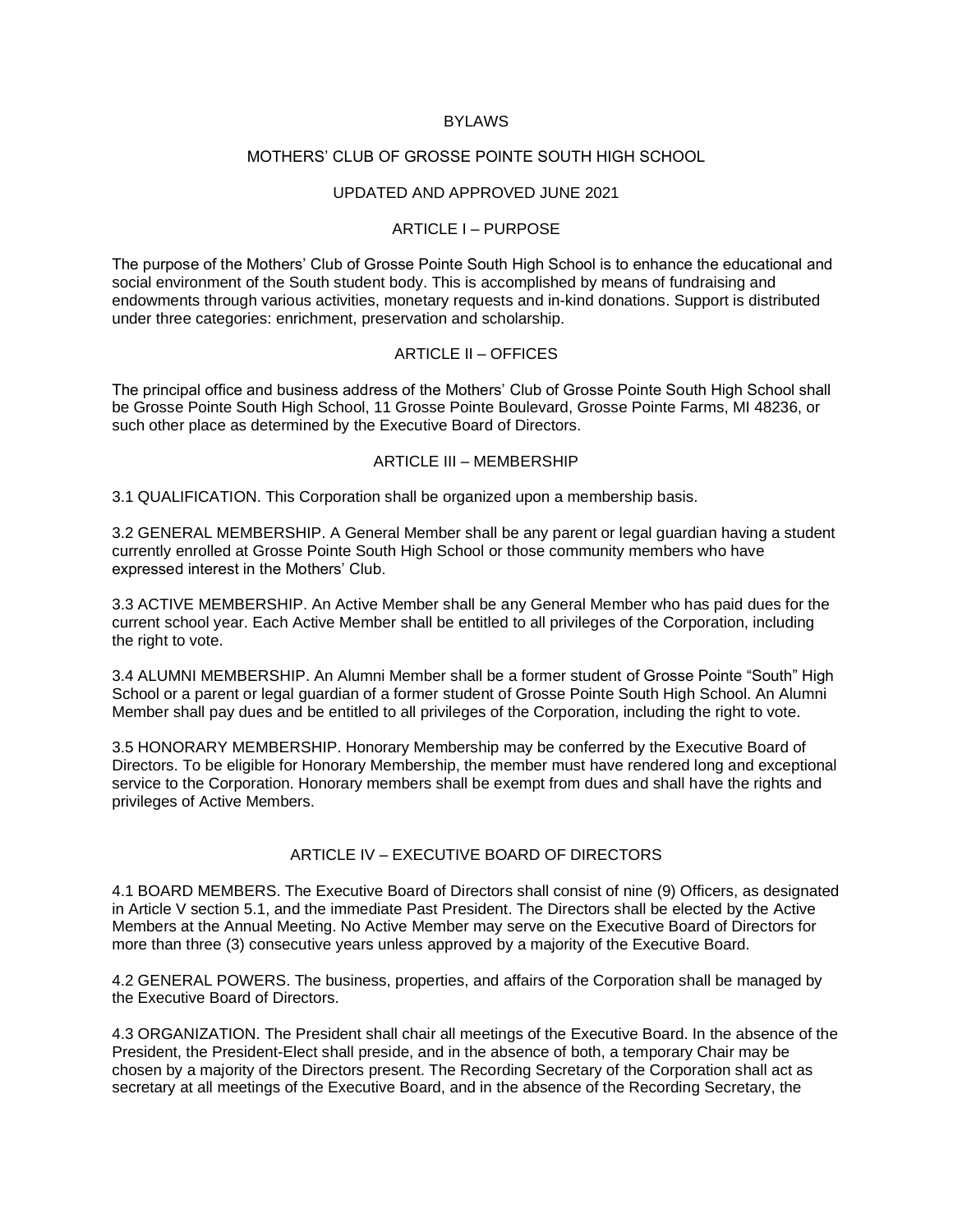Communication Secretary shall act as secretary. In the absence of both, a temporary secretary may be chosen by the majority of the Directors present.

4.4 QUORUM. At every meeting of the Executive Board of Directors, a majority of the Directors shall constitute a quorum and the vote of the majority present shall be the act of the Executive Board.

4.5 VOTING. On any question on which the Executive Board shall vote, the names of those voting and their vote shall be entered into the minutes of the meeting when any Director so requests.

4.6 VACANCY. A vacancy occurring on the Executive Board of Directors may be filled by the affirmative vote of the majority of the remaining Directors. A Directorship may be filled by the Executive Board for the term of office remaining until the next election of Directors by the Active Members.

4.7 COMPENSATION. Directors shall serve without compensation, but may be reimbursed for expenses incurred in connection with service as a Director as may be determined by the Executive Board.

4.8 RESIGNATION. A Director may resign at any time, either by oral tender of resignation to the President, or by giving written notice to the Corporation. Any resignation shall be effective immediately, unless a certain date is specified for it to take effect.

4.9 ACTION BY WRITTEN CONSENT. Any action required or permitted to be taken pursuant to authorization voted at a meeting of the Executive Board may be taken without a meeting if, before or after the action, all Directors consent in writing. Written consent shall be filed with the minutes of the proceedings of the Executive Board. This written consent has the same effect as a vote of the Executive Board for all purposes.

## ARTICLE V – OFFICER RESPONSIBILITIES

5.1 OFFICERS. The Corporation shall have a President, President-Elect, Vice President-Scholarship, Vice President-Enrichment, Vice President-Preservation, Recording Secretary, Communication Secretary, Treasurer, and Assistant Treasurer, all of whom shall be Officers of the Corporation. The Officers must be Active Members. At any given time, no Active Member may hold more than one of the offices set forth in this section.

5.2 TERMS OF OFFICE. The Communication Secretary, Recording Secretary, and Vice President-Preservation shall serve for two years or until a successor is elected. The Treasurer shall serve a two year term; the first term as Assistant Treasurer and the second as the Treasurer. The Vice President-Enrichment shall serve for two years, during the first year as Vice President-Enrichment; the following year shall immediately succeed to the office of Vice President-Scholarship. The President-Elect shall be elected to serve a term of three years; the first year as President-Elect; the following year as President; and the following year as Immediate Past President.

5.3 PRESIDENT. The President shall have supervision of the work of the Corporation; shall preside at all meetings of the Members and the Executive Board of Directors; shall appoint the chairs of the Advisory Board and any Ad Hoc committees, except for Scholarship, Enrichment, Preservation, and Nominating; shall appoint Representatives and be an ex-officio member of all committees of the Corporation. The President shall represent the Corporation or designate an alternate at any meeting or activity at which the Corporation's representation is requested. The President shall monitor the Scholarship, Enrichment, and Preservation Funds, and with the Treasurer, prepare a yearly budget for Executive Board approval. The President shall have charge of the Corporate Seal.

5.4 BOARD POLICIES. Each Officer is to assist the President in ensuring that policies of the Executive Board are carried out and assist in directing the functions and activities of all the other Officers and Members of the Corporation.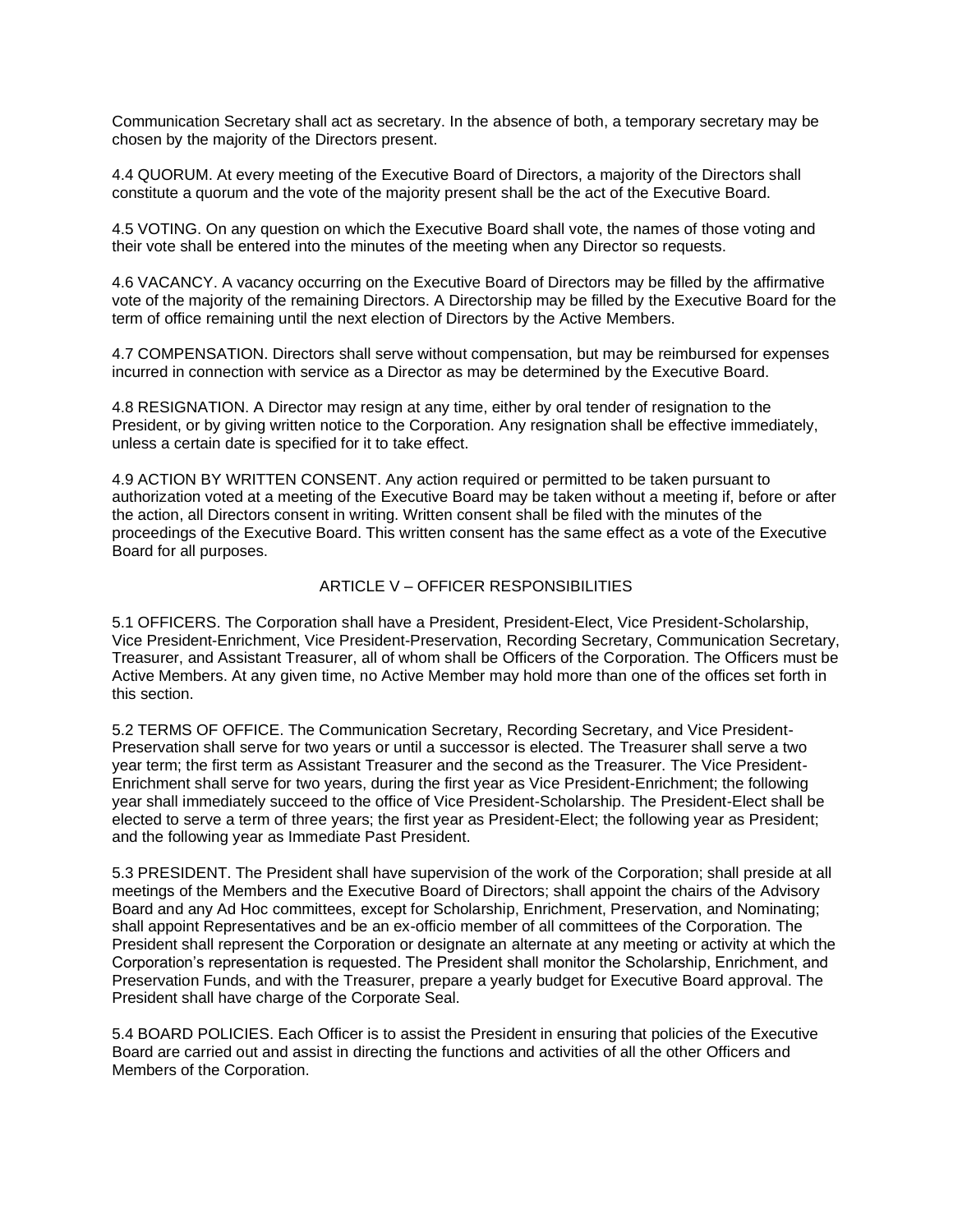5.5 PRESIDENT-ELECT. The President-Elect shall assist the President with the duties of that office and shall preside at any meeting of the Members or the Executive Board of Directors in the absence of the President. In case of death, resignation, or removal of the President, the President-Elect shall succeed to the presidency for the remainder of the unexpired term. The successor to the President-Elect shall be appointed by the Nominating Committee only for the unexpired term. The President-Elect shall serve as the Executive Board liaison to the School Store and the website, communicating directly with the Mothers' Club web coordinator to ensure all pertinent information is provided to the webmaster on a timely and accurate basis, and any committee at the President's discretion. The President-Elect, in cooperation with the President, shall arrange for the program for each General Meeting.

5.6 VICE PRESIDENT-SCHOLARSHIP. The Vice President-Scholarship shall serve as the Chair of the Scholarship Committee, working with the President, the Vice President-Enrichment, the Treasurer, and the recommendations of the Administration and Guidance Counselors of Grosse Pointe South High School. The Vice President-Scholarship shall administer the application process of awarding the scholarship money as determined by the Executive Board of Directors. This includes Mothers' Club scholarships, as well as scholarships from community groups and memorial scholarships when available. If a family member(9.8) of the Treasurer or Vice President Enrichment are applying for a scholarship, the Treasurer or the Vice President Enrichment must recuse themselves from the distribution of scholarship funds.

5.7 VICE PRESIDENT-ENRICHMENT. The Vice President-Enrichment shall serve as Chair of Enrichment and shall be a member of the Scholarship Committee. The Vice President-Enrichment shall, with the recommendation of the Principal and the Executive Board, consider all requests by the School or its faculty for enrichment funds, and recommend disbursement of these funds for approval by the general membership.

5.8 VICE PRESIDENT-PRESERVATION. The Vice President-Preservation shall serve as Chair of the Preservation Committee and serve as the liaison between Preservation and the Executive Board of Directors. The Preservation Committee's goal is to maintain the historical integrity of Grosse Pointe South High School by identifying needed improvements and implementing them through cooperation with the School Administration and the Superintendent's office. Recommendations for disbursements of funds will be made by the Vice President-Preservation to the Executive Board for approval.

5.9 RECORDING SECRETARY. The Recording Secretary shall give notice of all meetings of the Members and the Executive Board of Directors and shall keep minutes of the proceedings at all meetings. The Recording Secretary shall keep an account of all books, documents, papers, and records of the Corporation except for those for which another Officer is responsible. The Recording Secretary shall keep on file all reports of Officers and Advisory Board Members.

5.10 COMMUNICATION SECRETARY. The Communication Secretary, in conjunction with the President, shall conduct the correspondence of the Corporation; serve as Historian; take minutes at all meetings in the absence of the Recording Secretary; and shall be responsible for the annual School Events Calendar.

5.11 TREASURER. The Treasurer shall have the care and custody of all funds of the Corporation; shall deposit those funds in such banks, or other depositories as the Executive Board of Directors shall direct or approve. The Treasurer shall keep a full and accurate account of all monies received and paid on account of the Corporation and submit a statement of accounts whenever the Executive Board shall require. The Treasurer shall perform all necessary acts and duties in connection with the administration of the financial affairs of the Corporation, including preparation of a yearly budget, with the assistance of the President and President-Elect. The Treasurer shall also be responsible for compiling and completing the necessary paperwork in a timely manner to all regulatory authorities. In addition, the Treasurer shall oversee the Scholarship and Preservation Funds. The Treasurer works closely with the Assistant Treasurer in performing the duties of this office. At the end of each Treasurer's term, the Executive Board will appoint an auditor to review the finances of the Corporation. In the absence of the Treasurer, the Assistant Treasurer shall be designated by the President to perform the duties of the Treasurer.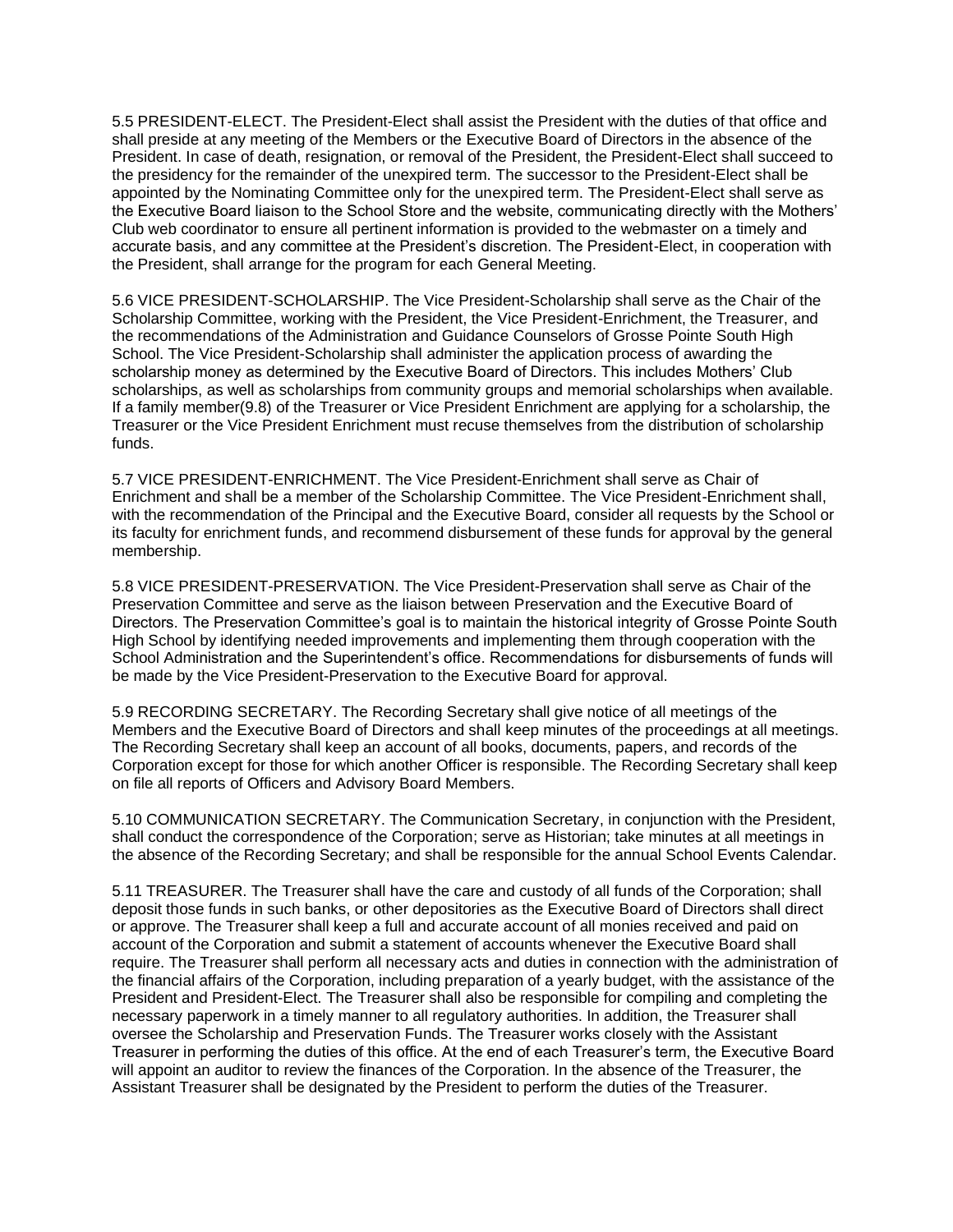5.12 ASSISTANT TREASURER. The Assistant Treasurer shall serve the first year of a two-year term as an assistant to the Treasurer. The Assistant Treasurer shall share in the execution of all necessary acts and duties in connection with the administration of the financial affairs of the Corporation including preparation of a yearly budget, with the assistance of the President,

President-Elect, and Treasurer. The Assistant Treasurer shares the responsibilities with the Treasurer of keeping a full and accurate account of all monies received and paid on account of the Corporation and will assume the full duties of Treasurer of the School Store. The second year of a two-year term, an Assistant Treasurer becomes the Treasurer and continues to work closely with the newly elected Assistant Treasurer.

5.13 IMMEDIATE PAST PRESIDENT. The Immediate Past President shall serve as Chair of the Nominating Committee and shall appoint at least five and no more than seven Active Members to serve on that Committee. The Nominating Committee shall submit a single slate of nominees for Officers to the Executive Board for approval. Prior to the annual meeting, these nominees will then be announced to the General Membership. The election of Officers will be held at the spring annual meeting of the members. Yearly, the Immediate Past President, along with the Executive Board of Directors, will conduct a review of these Bylaws and propose any necessary revisions. The Immediate Past President shall also serve as class sponsor liaison to the Executive Board. The Immediate Past President is not an Officer of the Corporation, but is considered a Director.

5.14 REPORTS. All Officers and the Immediate Past President shall submit written reports in duplicate along with an electronic copy to the Recording Secretary by the annual meeting of the Members.

# ARTICLE VI – ADVISORY BOARD

6.1 MEMBERSHIP. The members of the Advisory Board will be Active Members of the Mothers' Club and be appointed for a one year term by the President.

6.2 RESPONSIBILITIES. The Advisory Board members will serve as Chairs of their respective committees and the responsibilities of these appointees are as follows: a) to attend the general membership meetings b) to plan and execute all elements and details of the event(s)/project for which they are responsible c) to notify the President of the Mothers' Club of all Committee meetings and to have all materials submitted for publication, proofread by the President d) to submit a detailed report in duplicate along with an electronic copy to the Recording Secretary upon completion of the event, including a timeline and budget.

6.3 STANDING COMMITTEES. The Standing Committees shall consist of, but are not necessarily limited to: Alumni Day, Art Fest, Bi-Annual Awesome Auction, Cleminson Decorating, Class Sponsors, College Night, Directory, Faculty Events, Graduation/All Night Party, High Pointes, Holiday Tea, Bi-Annual Holiday Walk, Homecoming, Hospitality, Mailing, Membership, Parent Principal Coffee, Publicity, Website, School Store, Spring Benefit, and Volunteers.

6.4 AD HOC COMMITTEES. The Executive Board of Directors is authorized to create any other committee deemed necessary to carry out the business of the Corporation for a particular year.

6.5 GUIDELINES FOR COMMITTEES. See the attached Guidelines for specific responsibilities for each of the Advisory Board Position. These guidelines are to be reviewed annually by the Executive Board and may be changed as necessary with a simple majority of the Active members present at a General Meeting.

### ARTICLE VII – REPRESENTATIVES

7.1 APPOINTMENT. The President shall appoint Active Members of the Mothers' Club as a representative to the following: Alumni, Grosse Pointe Board of Education, PTO Council; Band and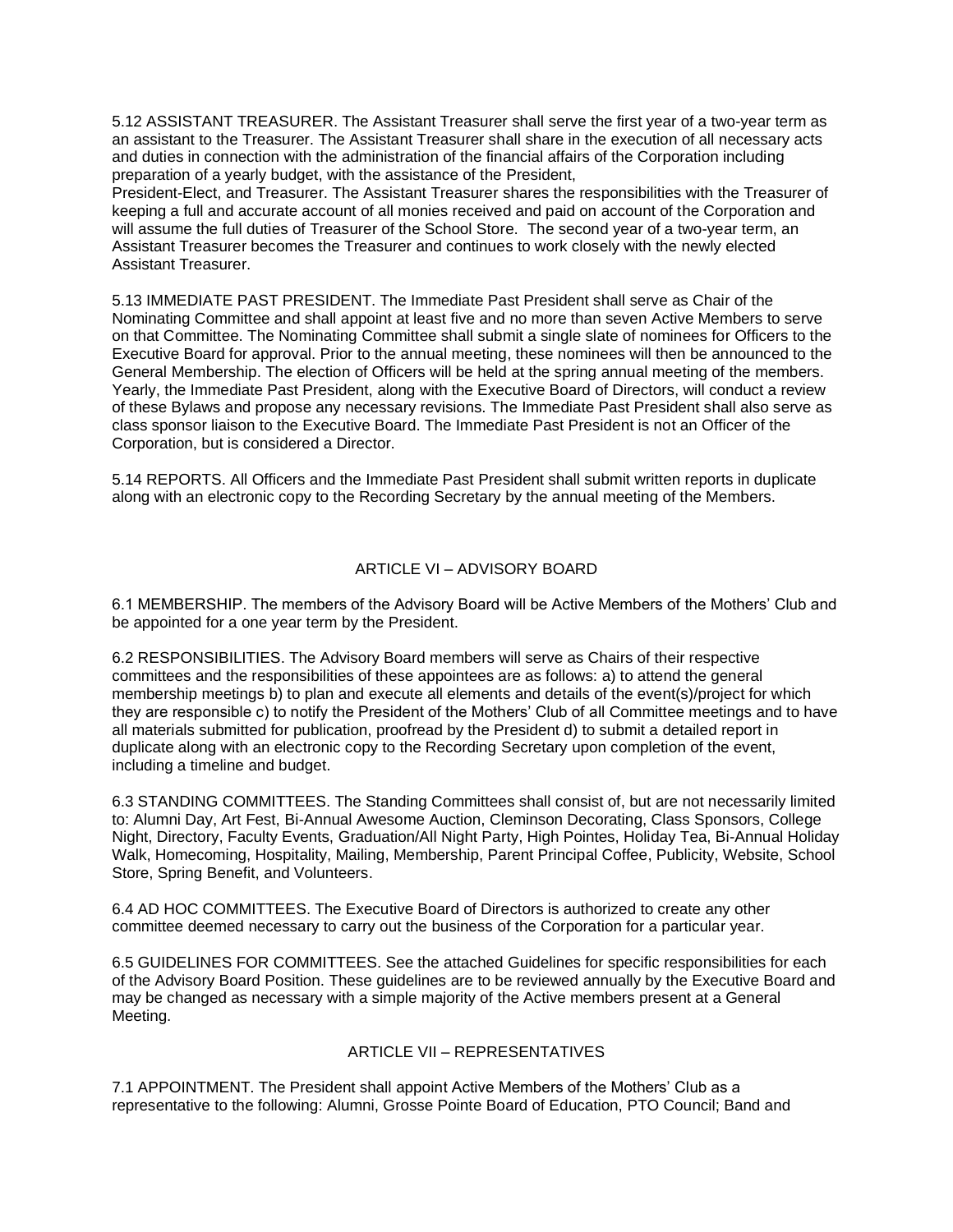Orchestra Boosters; and Choir Boosters. Additional representation may be added upon school administrative discretion, or as deemed appropriate by the Executive Board of Directors of the Mothers' Club.

7.2 FACULTY REPRESENTATIVE. A member of the faculty of Grosse Pointe South High School will be appointed by the Principal to be the designated faculty member to attend Mothers' Club meetings and act as liaison with other faculty members as needed.

7.3 REPORTING. All representatives shall attend meetings of their respective organizations and report at the General Membership Meetings. All representatives shall submit written annual reports in duplicate along with an electronic copy prior to the spring annual meeting.

## ARTICLE VIII – MEETINGS AND QUORUM

8.1 ANNUAL MEETING. The annual meeting of the Membership of the Mothers' Club of Grosse Pointe South High School shall be held at the end of each school year at a time and place designated by the Executive Board of Directors. The purpose of the meeting shall be to elect Officers for the following year and for the transaction of any other business as deemed necessary. All reports from Advisory Board Members, Representatives, and Executive Board Officers are due, in duplicate along with an electronic copy, prior to this meeting.

8.2 GENERAL MEMBERSHIP AND SPECIAL MEETINGS. The Corporation shall hold at least seven General Membership meetings each year, including the annual meeting, at a time and location to be determined by the Executive Board of Directors. Not less than ten days notice shall be given to each member of any meeting, and said notice shall include a notice of time and location of the meeting and its purpose. Special meetings may be called as needed by the President or other member of the Executive Board of Directors.

8.3 EXECUTIVE BOARD MEETINGS. Executive Board meetings are to be held at such time and place as determined by the Executive Board. The President may call additional Board meetings, giving not less than two days notice to the Executive Board.

8.4 COMMITTEE MEETINGS. Meetings of Committees shall be held at the principal office of the Corporation or at such place as the Chair of the Committee shall determine. Notice of any meeting of any Committee may be determined by the committee and the President of the Mothers' Club must be notified prior to the meeting.

8.5 QUORUM. At any General Membership meeting of the organization, the presence of twenty (15) members shall constitute a quorum, and the majority vote at any meeting constitutes action of the members. At a meeting of the Executive Board, a majority of the Board members shall constitute a quorum and the vote of a majority of the Directors present shall be the act of the Board.

8.6 MEETINGS: All meetings of the corporation shall be conducted in accordance with Robert's Rules of Order, Newly Revised.

### ARTICLE IX – MISCELLANEOUS

9.1 FISCAL YEAR. The fiscal year of the Corporation will end on the last day of June.

9.2 EXECUTION OF CONTRACTS. The President, Recording Secretary, and the Treasurer shall each have general authority to execute contracts, bonds, deeds, and powers of attorney in the name of and on behalf of the Corporation. Any contract, bond, deed, or power of attorney may also be executed in the name of or on behalf of the Corporation by such other Officer or Active Member as deemed necessary by the Executive Board of Directors.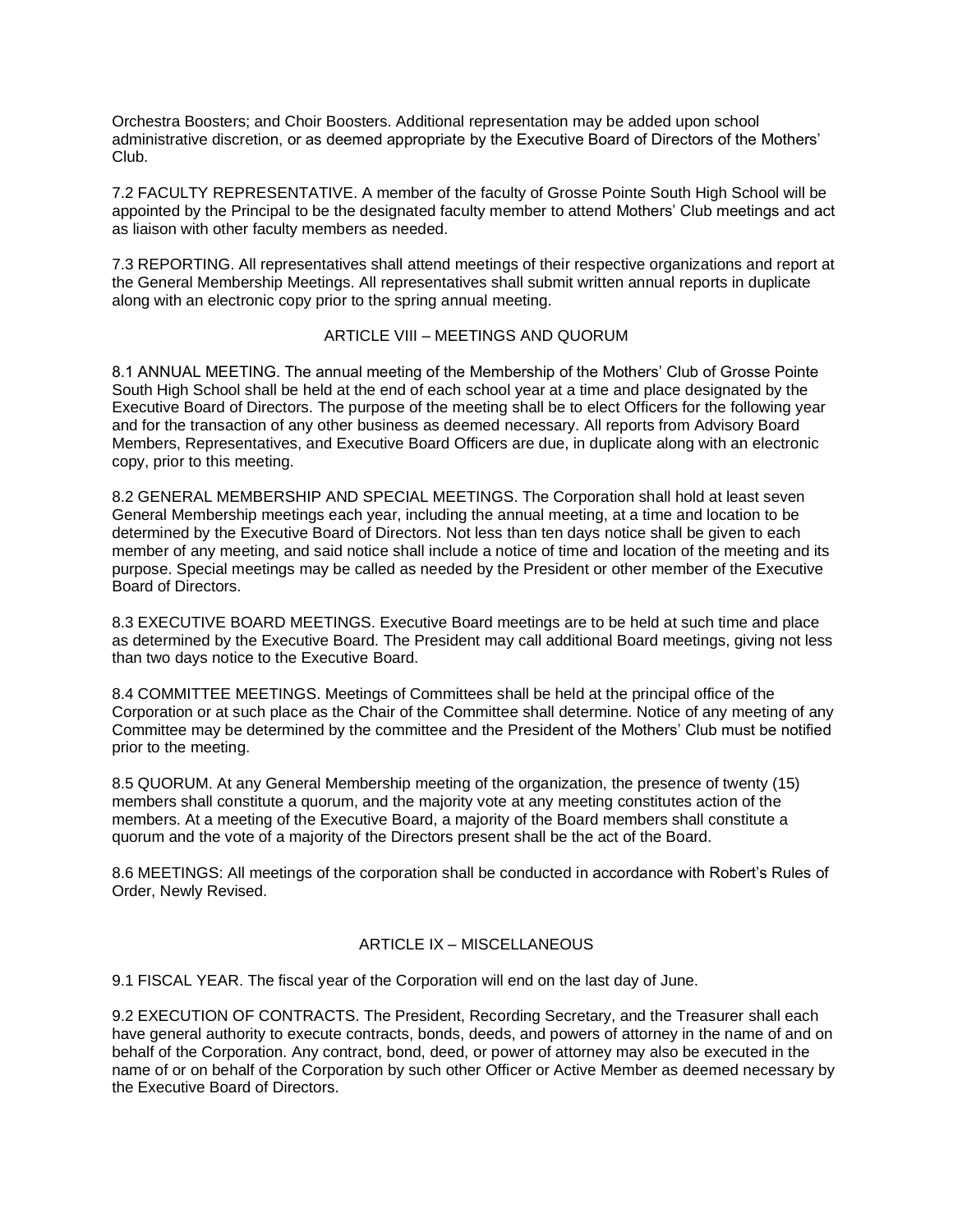9.3 LIMITATIONS ON COMMITTEE AUTHORITY. No Committee shall have power or authority to amend the Articles of Incorporation; adopt an agreement of merger or consolidation; recommend the sale, lease, or exchange any of the Corporation's property and assets; recommend dissolution of the Corporation or a revocation of dissolution; amend the Bylaws of the Corporation; or fill vacancies in the Board of Directors.

9.4 BYLAWS. Any amendment to the Bylaws or Articles of Incorporation shall first be presented to the Executive Board for it's recommendation and then presented to the General Membership at the next meeting. The Active Members of this Corporation may amend, repeal, or adopt new Bylaws upon an affirmative vote of two-thirds of the Active Members present at a meeting where a quorum is attained. The proposed amendment, repeal or adoption must be given in writing or read to the members present at a meeting where a quorum was attained at least three (3) weeks before the vote is cast.

9.5 POLICIES. This Corporation shall be noncommercial, nonsectarian, and nonpartisan. It shall not endorse a commercial enterprise or a candidate. The Corporation shall seek neither to direct the administrative activities of the school nor to control its policies. This Corporation shall be financially independent and shall not seek donations or grants from persons or groups not having an immediate interest in the organization, nor shall the organization raise funds for any other purpose than for its own directly sponsored events.

9.6 DISSOLUTION. In the event of total and complete dissolution of the Mothers' Club of Grosse Pointe South High School, any and all funds held by the Mothers' Club shall immediately vest and revert to Grosse Pointe South High School.

9.7 INDEMNIFICATION. The Corporation will, to the fullest extent now or hereafter permitted by law, indemnify any Officer of the Corporation (and, to the extent provided in a resolution of the Executive Board or by contract, may indemnify any volunteer, employee, or agent of the Corporation) who was or is a party to or threatened to be made a party of any threatened, pending, or completed action, suit or proceeding by reason of the fact that the person is or was a board member, officer, volunteer, employee or agent of another corporation, partnership, joint venture, trust or other enterprise, whether for profit or not for profit, against expenses including attorney's fee (which expenses may be paid by the corporation in advance of a final disposition of the action, suit or proceeding as provided by law), judgments, penalties, fines and amounts paid in settlement actually and reasonably incurred by the person in connection with action, suit or proceeding if the person acted (or refrained from acting) in good faith and in a manner the person reasonably believed to be in or not opposed to the best interests of the corporation or its members, and with respect to any criminal action or proceeding, if the person had no reasonable cause to believe his or her conduct was unlawful. This indemnification will continue as to a person who has ceased to be an officer of the corporation. Indemnification may continue as to a person who has ceased to be a volunteer, employee, or agent of the corporation to the extent proved in a resolution of the executive board or in any contract between the corporation and the person. Any indemnification of a person was entitled to indemnification after such person ceased to be an officer, volunteer, or agent of the corporation will inure to the benefit of the heirs and personal representatives of that person.

9.8 SCHOLARSHIP APPLICATIONS. Family members of Scholarship Committee members, per Bylaw 5.6, are not eligible to participate in the annual Scholarship program. This includes Mothers' Club scholarships (merit and need-based), as well as scholarships from community groups and memorial scholarships which are administered via the Mothers' Club. Family Members include children, stepchildren or students whose legal guardian is an Active Scholarship Committee member. Applicants must be a Mothers' Club Member to apply.